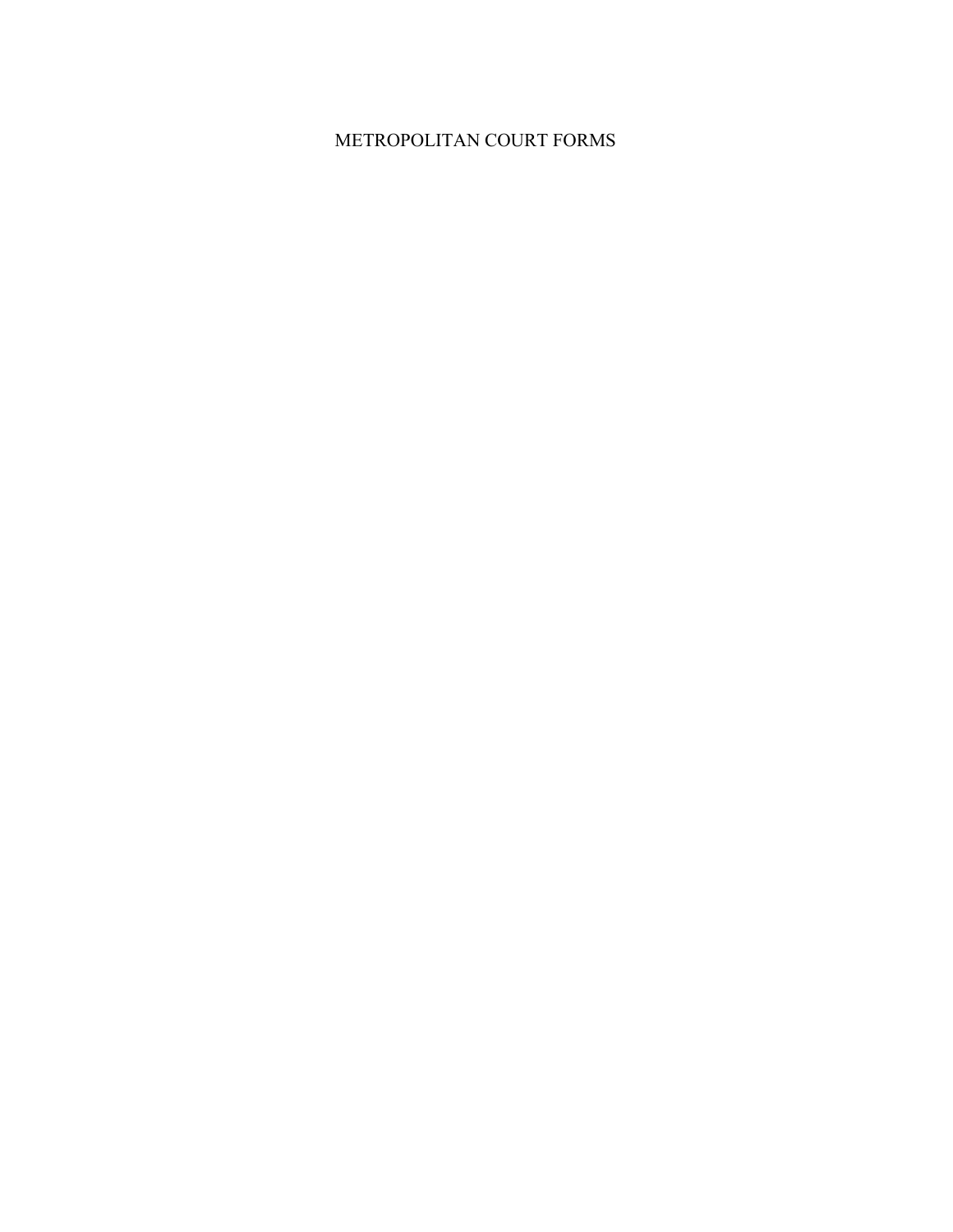STATE OF NEW MEXICO,

Plaintiff,

vs. T-4-FR-20\_\_\_\_-\_\_\_\_\_\_\_\_\_\_\_\_\_\_\_

Defendant.

 $\mathcal{L}_\text{max}$ 

### **WAIVER OF PRELIMINARY HEARING AND/OR PRESENTATION TO THE GRANDY JURY**

I have been informed of the criminal charges against me and of my right to have a preliminary hearing or presentation to a grand jury upon those charges.

I do hereby freely and voluntarily waive my right to a preliminary hearing and presentation to a grand jury.

I intend to apply for admission to the District Attorney's Pre-Prosecution Diversion Program (PPD). If I do not complete PPD or am otherwise not admitted into PPD, a Criminal Information will be filed and prosecution of the charges against me will continue.

Date Defendant's signature

 $\mathcal{L}_\text{max}$  and  $\mathcal{L}_\text{max}$  and  $\mathcal{L}_\text{max}$  and  $\mathcal{L}_\text{max}$ 

 $\mathcal{L}_\text{max}$  and  $\mathcal{L}_\text{max}$  and  $\mathcal{L}_\text{max}$  and  $\mathcal{L}_\text{max}$ 

Date **Defendant's** signature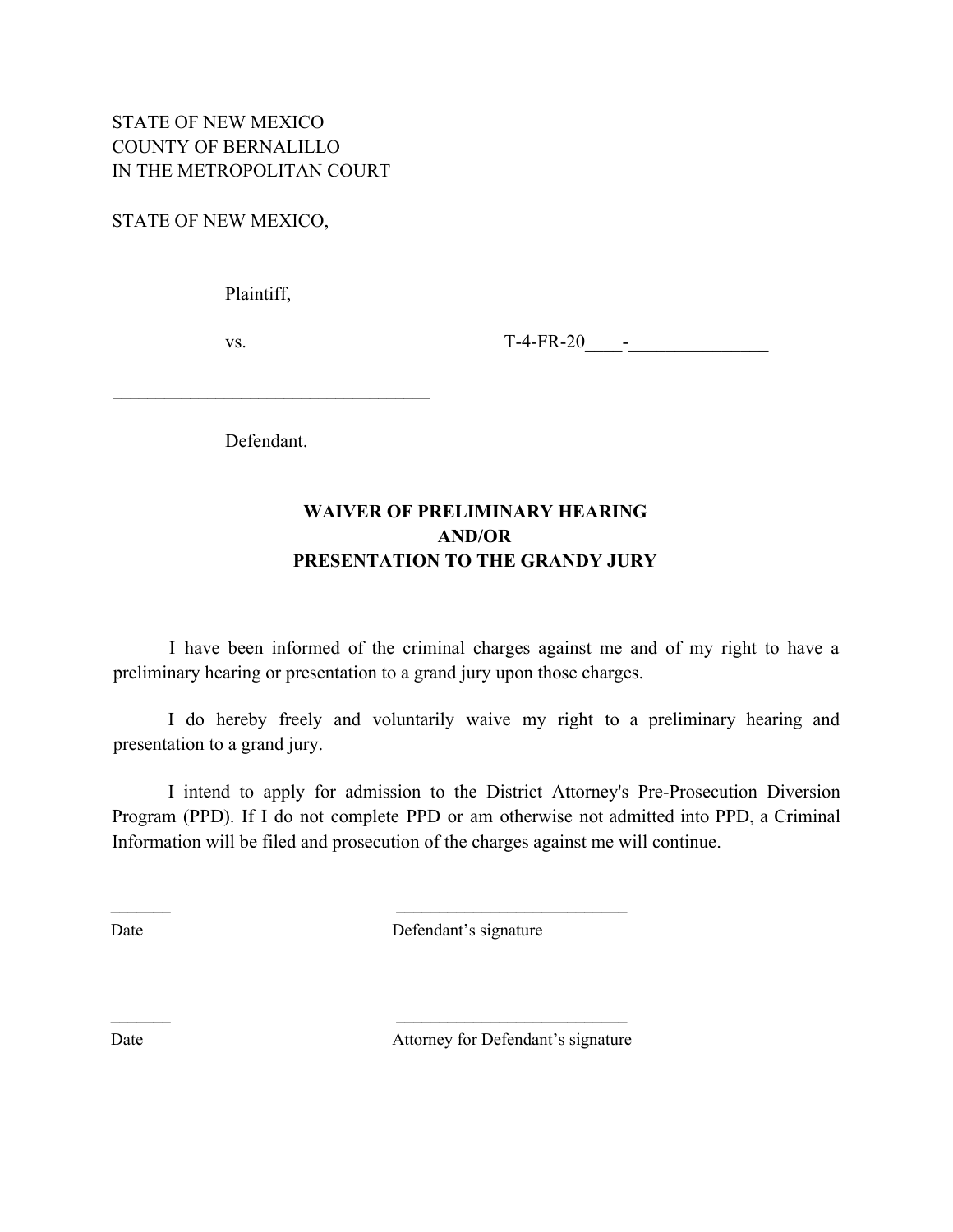### DISTRICT COURT FORMS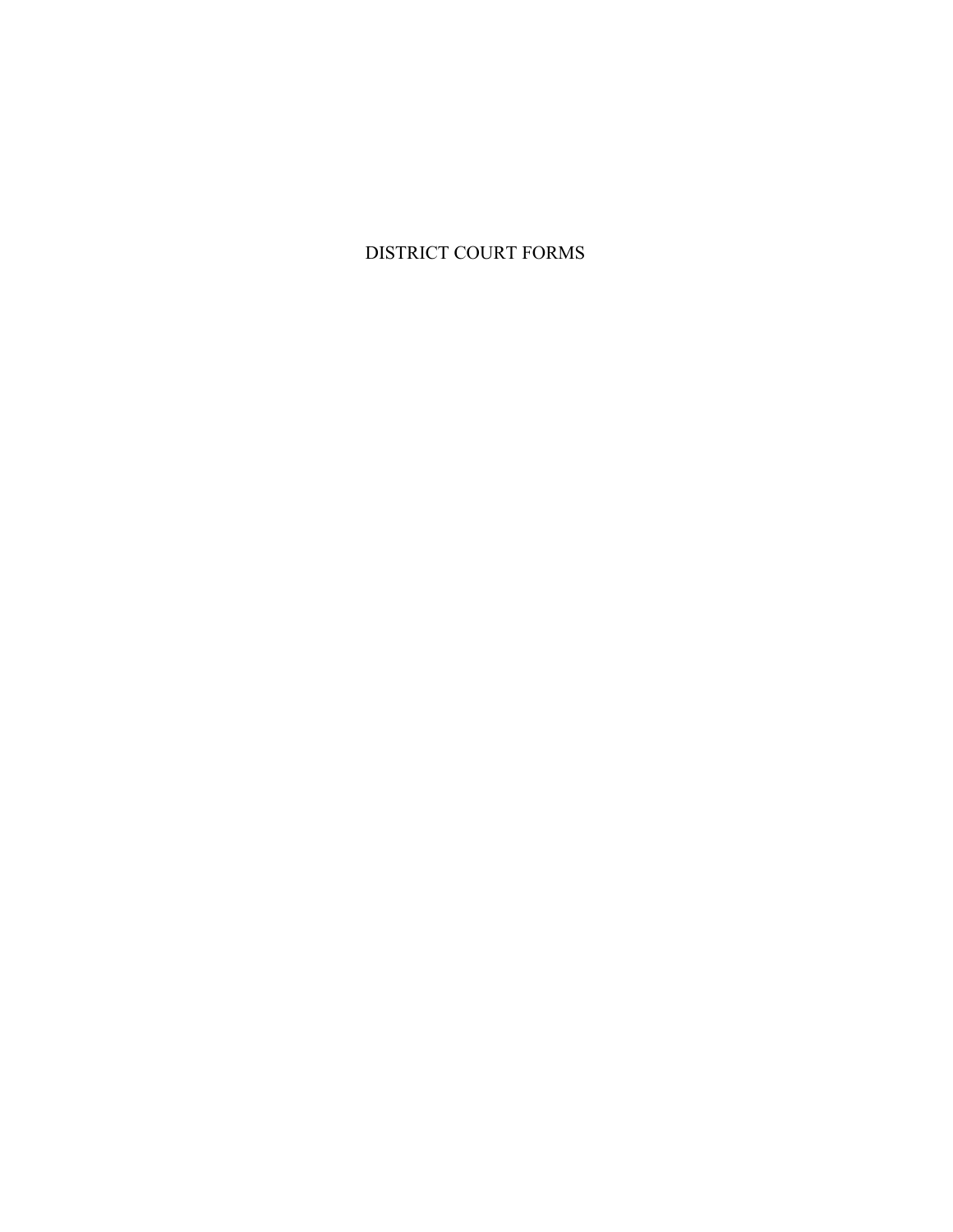STATE OF NEW MEXICO COUNTY OF BERNALILLO IN THE DISTRICT COURT

STATE OF NEW MEXICO,

Plaintiff,

 $\overline{\phantom{a}}$ 

| $T-4-FR-20 -$   |
|-----------------|
| $D-202-CR-20$ - |

vs.

Defendant.

### **Waiver of Preliminary Hearing and Presentation to a Grand Jury Waiver of Time Limit for Filing Criminal Information or Indictment, Waiver of Time Limit for Arraignment**

I, \_\_\_\_\_\_\_\_\_\_\_\_\_\_\_\_\_\_\_\_\_\_\_\_\_\_\_\_\_\_\_\_\_\_\_\_\_\_\_\_\_\_\_\_\_\_\_\_\_\_\_\_\_, understand that I am charged with crimes as charged in T-4-FR-20\_\_\_\_\_\_\_\_\_\_\_\_\_\_\_\_.

I understand that I have the right to have a preliminary hearing or presentation to a grand jury in this case.

I understand that pursuant to Rule 5-201 of the Rules of Criminal Procedure for the District Courts, I have the right to have a criminal information filed in this matter in district court within thirty (30) days after the completion or waiver of a preliminary hearing.

I understand that pursuant to Rule 5-303 of the Rules of Criminal Procedure for the District Courts, I am to be arraigned within fifteen (15) days after the date of the filing of the information or indictment and I am entitled to personally appear before the district court and enter my plea to the crime or crimes charged and to have my rights explained to me.

I hereby acknowledge receipt of a copy of the complaint, indictment or information which I have read and had explained to me by my attorney. I understand the crime(s) charged and the penalty provided by law for the crime(s) charged.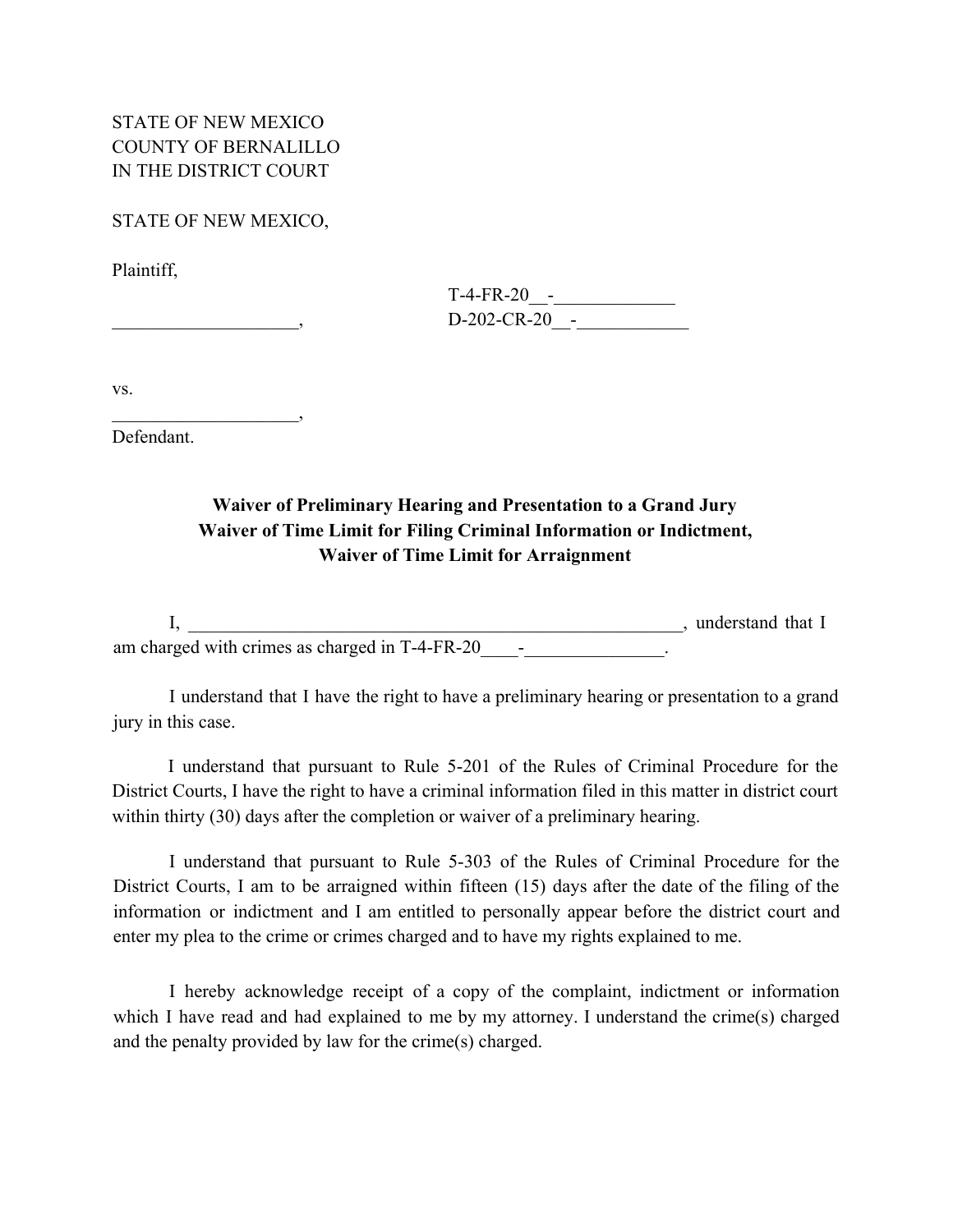I further understand that: I have the right to trial by jury and that all jurors must agree on my guilt of the crime(s) charged beyond a reasonable doubt for me to be found guilty; I have the right to the assistance of an attorney at all stages of the proceeding, and to an appointed attorney, to be furnished free of charge, if I cannot afford one; I have the right to confront the witnesses against me and to cross-examine them as to the truthfulness of their testimony; I have the right to present evidence on my own behalf and to have the state compel witnesses of my choosing to appear and testify; I have the right to remain silent and that any statement made by me may be used against me; I have the right to a speedy trial.

I intend to apply for admission to the District Attorney's Pre-Prosecution Diversion Program (PPD). No one has promised me that I will complete PPD. I understand that if I am terminated from PPD after being accepted, prosecution of the charges against me will continue. This Waiver will be filed in District Court along with a criminal information upon my rejection or termination from PPD.

After reading and understanding the above, I hereby waive the right to a preliminary hearing or presentation to a grand jury; I hereby waive the time limit for filing of a criminal information or indictment; I hereby waive the time limit for arraignment.

 $\_$  , and the set of the set of the set of the set of the set of the set of the set of the set of the set of the set of the set of the set of the set of the set of the set of the set of the set of the set of the set of th

Date Defendant Printed Name Defendant Signature

I have explained to the defendant his/her right a preliminary hearing or presentation to a grand jury, his/her right to have a criminal information or indictment filed; his/her right to be arraigned within fifteen (15) days of the filing of the information or indictment, his/her right to personally appear before the district court to enter a plea of not guilty and to have his/her rights explained to him/her by the judge, his/her right to a speedy trial, and I am satisfied that he/she understands the waiver of these rights.

Date Counsel for Defendant Name Counsel for Defendant Signature

I agree that the defendant can be admitted to the District Attorney's Pre-Prosecution Diversion Program.

 $\_$  , and the set of the set of the set of the set of the set of the set of the set of the set of the set of the set of the set of the set of the set of the set of the set of the set of the set of the set of the set of th

 $\_$  , and the set of the set of the set of the set of the set of the set of the set of the set of the set of the set of the set of the set of the set of the set of the set of the set of the set of the set of the set of th